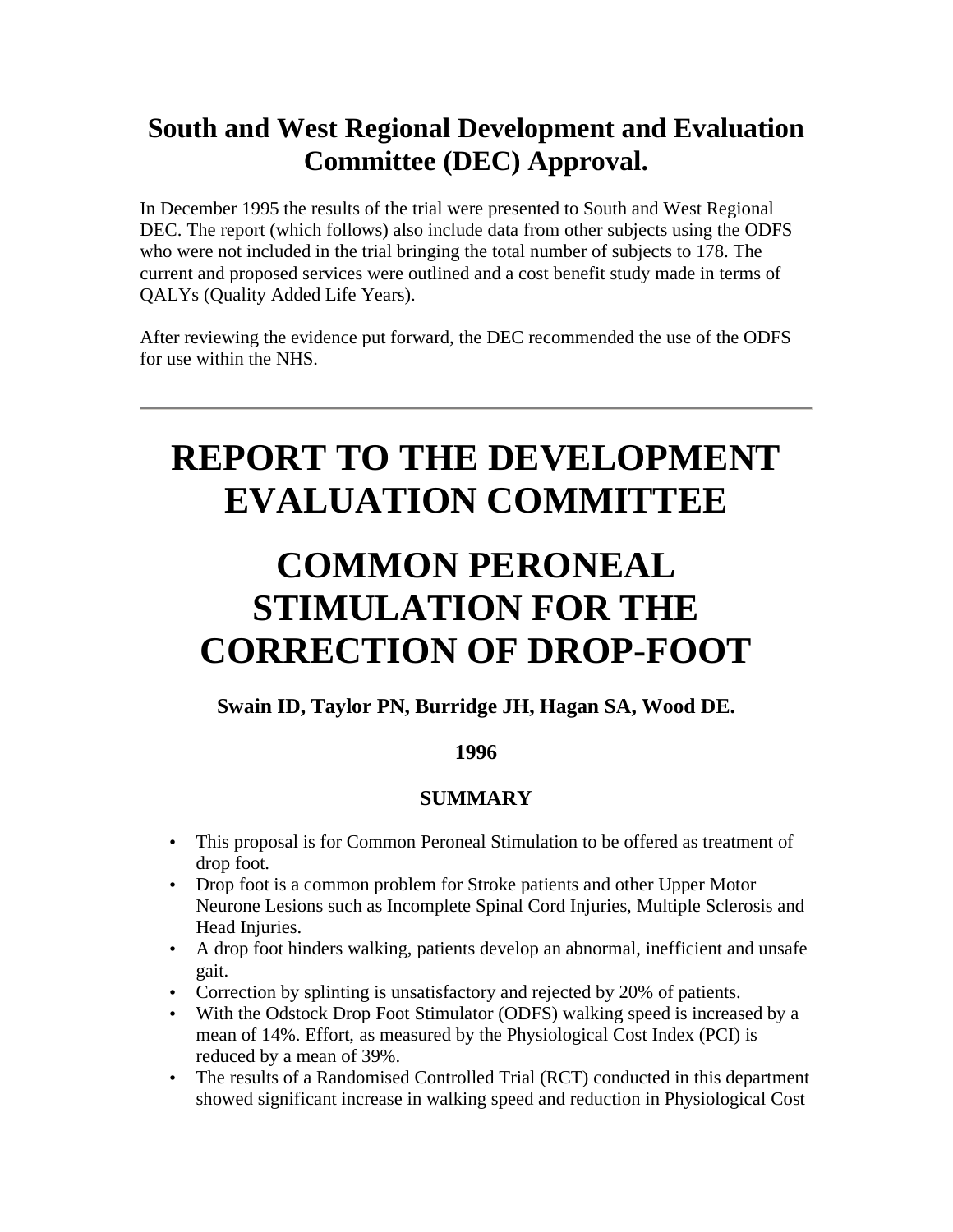Index (PCI) in the stimulated (FES) group with no significant changes in the controls.

- A significant difference was seen between the FES and control group in PCI, Functional Mobility and HAD scores.
- A study conducted by Strathclyde University (1994) showed an overall improvement in medio-lateral foot stability using stimulation with 10 out of 17 subjects showing significant orthotic benefits. The Odstock Drop Foot stimulator allows for finer control of stimulation parameters than the stimulator used in the Strathclyde study. There are no other RCT on this form of treatment.
- Each patient using the ODFS is estimated to gain 0.065 OALYs whereas the controls, who received physiotherapy only, had an estimated QALY gain of 0.023.
- The cost per QALY if patients continue to use the stimulator for 5 years is £10,307, if the stimulator is used for one year this cost is increased to £19,821

#### **1. Statement of the proposed service:**

This paper considers the use of Common Peroneal Stimulation for the correction of drop foot.

#### **2. Background**

Drop foot is a common problem for patients with Upper Motor Neurone lesions. It is caused partly by poor active motor control of the anterior tibial muscles and partly by spasticity of the calf muscles. Drop foot prevents the patient from effectively swinging the leg when walking. This in consequence leads to an inefficient, unsafe gait characterised by hip hitching and circumduction and causing the patient to stumble. The increased effort involved not only means that walking is slow, tiring and unsafe but also leads to further increase in spasticity.

#### 3. **Incidence, prevalence and projected trends**

90% of patients using the ODFS have suffered a stroke. There are 100,000 hospital admissions for stroke in Great Britain annually; 20% are fatal and 80% of survivors have a restricted lifestyle. (Stroke Towards better management RCP 1989) There are no statistics to show how many of these patients have a drop foot but 20% (Merletti et al 1979) would be a conservative estimate. 80% of patients referred for treatment are suitable; giving a potential of 12,800 patients per year. 178 patients have been treated in the last three years.

Despite an ageing population there has been a steady decline in the incidence of stroke of 1% per annum since 1970. This is partly accounted for by:

i) Effective treatment of hypertension

ii)Improved lifestyle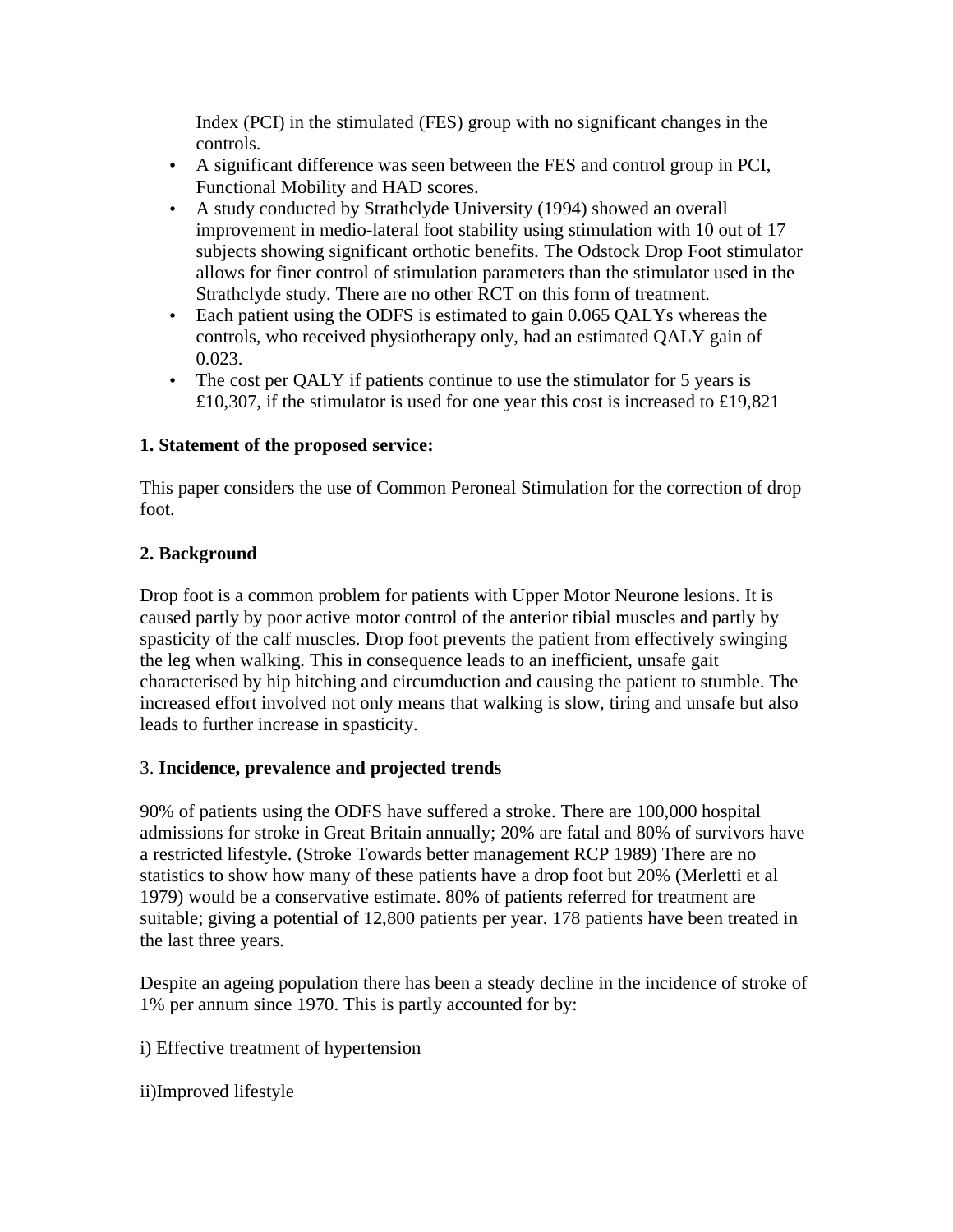iii)Awareness of predisposing factors

The projected trend is for a continued decline of 30% over the next decade.

Incomplete Spinal Cord injuries and MS accounts for fewer than 10% of patients referred for treatment.

#### **4. Outline of current service**

Correction of drop foot is conventionally through splinting, either a plastic, semi-flexible ankle-foot orthosis or a caliper. 11% of patients referred for treatment were using a splint. A further 20% had used and rejected this method of correction. Many patients had been discouraged from using a splint because of the problems caused by them such as: increased calf spasticity, discomfort, restricted ankle movement leading to further gait abnormalities.

Few patients receive physiotherapy more than one year post stroke, studies have shown that there is little evidence of continued benefit. There is no evidence that physiotherapy alone can improve ankle dorsiflexion.

#### **5. Outline of proposed service**

This proposal is for the Odstock Drop Foot stimulator to be offered as a treatment for drop foot resulting from an Upper Motor Neurone lesion. The service will include supply and maintenance of equipment and consumables, setting up stimulation systems and monitoring of patients progress. Most of the clinical work will be done by a physiotherapist who will often spend some time on gait re-education or liaise with the patients own physiotherapist.

#### **6. Justification for this service**

Literature justifying the use of stimulation to correct drop foot rests mainly on case studies, uncontrolled trials and retrospective reviews. Much is anecdotal and outcome measures lack standardisation but oxygen consumption, walking speed and gait analysis predominate. No studies other than the RCT conducted in this department and the Strathclyde study have used patient-centred outcome measures.

A study of a sample of 50 patients using a drop foot stimulator similar to the ODFS, but with less 'fine tuning,' in Veruno, Italy 1979 (ref Scan J Rehab ) showed improved gait and reduced oxygen consumption in 75% of patients.

Case studies of 3 hemiplegic subjects (Hesse et al) measured increases of 33% in gait speed, 5% in cadence, 26% stride length and 18% in stair climbing. These patients also increased their score on Rivermead Motor Assessment, 19.5%. Ashworth test showed 11% reduction in spasticity.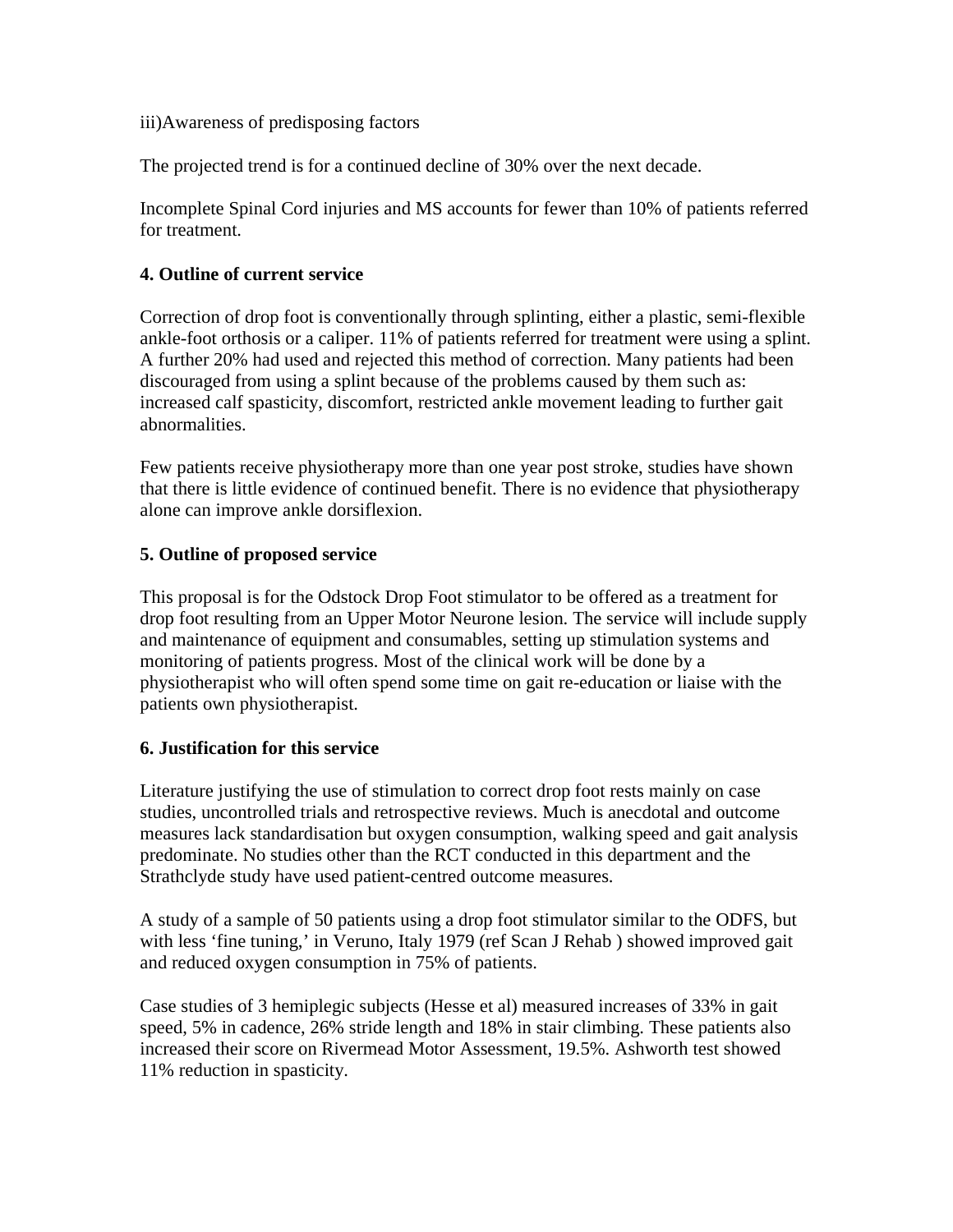A study of 22 patients at the Rehabilitation Institute in Ljubljana, Slovenia, measured a mean increase in walking speed of 0.49 m/s, increased stride speed of 0.49s and increased stride length of 5.49 cms.

A study at Strathclyde University (Granat et al 1995) which used an A-B-A design demonstrated improved gait parameters in 14 out of 15 subjects while using a drop foot stimulator; with no change during the control period. Significant orthotic benefit was seen in 10 out of 17 subjects. The pattern of stimulation used in this study was effective in correcting ankle inversion, the gait analysis results reflect this by improved mediolateral stability. Flexible electrode positioning and polarity reversal allow for finer control over the stimulated ankle movement with the ODFS than with the stimulator used in the Strathclyde Study.

#### **7. Benefits**

80% of patients referred for Functional Electrical Stimulation (FES) for the correction of drop foot have been suitable for treatment.

Drop foot systems have been set up for 178 patients.

25 patients have since discontinued using the drop foot stimulator. Reasons for discontinuing are:

7 - Improved ankle control - orthosis no longer needed

6 - Problems using the system skin irritation, increased spasticity, unable to set up stimulator

- 3 Walking deteriorated
- 5 Insufficient benefit
- 1 Cosmetic
- 3 Died

153 patients are continuing to use a drop foot stimulator. The only documented evidence of the effect of long term use of the stimulator is a report by Karsnia et al 1990 reviewing 99 patients who had used drop foot stimulation for 10 years. The first patients to use the ODFS were in 1988, those who are continuing have not demonstrated any problems other than those mentioned above which become apparent in the first few months of use.

The treatment of drop foot by Common peroneal stimulation is supported by the results of a RCT conducted by the Medical Physics and Biomedical Engineering Department Salisbury District Hospital and funded by the Medical Devices Agency at the Department of Health.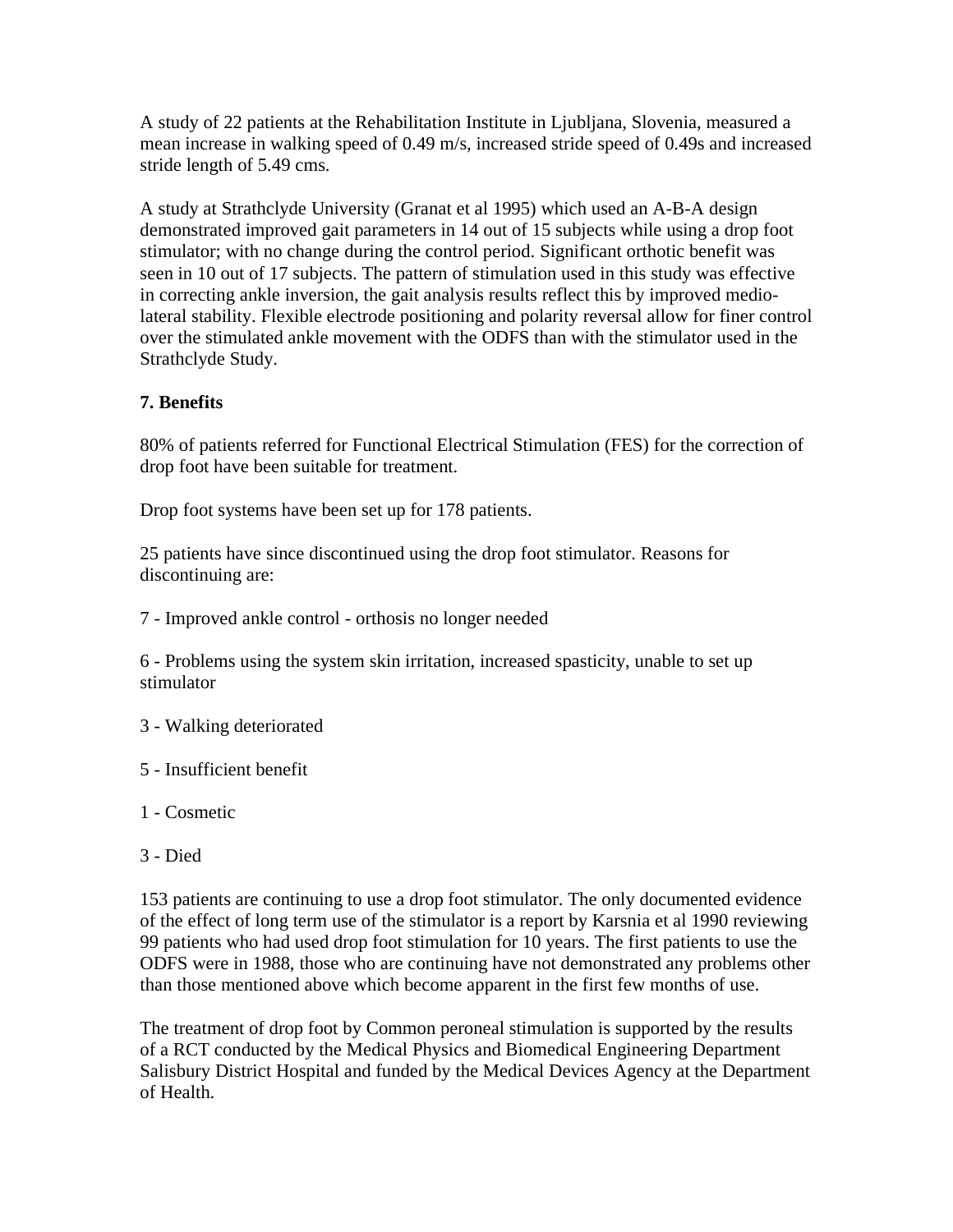The structure and results of the trial are summarised:

#### **The purpose of the trial**

The trial assessed the efficacy of the Odstock Dropped Foot Stimulator (ODFS) as part of a physiotherapy programme for stroke patients. It enabled clinical protocols to be developed for its use with patients who are unable to achieve active, functional, ankle dorsiflexion when walking.

#### **Design**

Randomised Controlled Trial

Suitable subjects ( $n = 32$ , mean age 56.5 years, mean time from stroke 4 years 5 months) referred for treatment were identified following selection criteria (appendix). Subjects gave informed consent and were then allocated to either the treatment (FES) ( $n = 16$ ) or control group ( $n = 16$ ). Allocation was made at random following the first assessment. All subjects received the same amount of treatment time. The treatment group used the drop foot stimulator at home and as part of their physiotherapy sessions.

A battery of tests were performed prior to stimulation; after 1 month (during which time subjects received physiotherapy) and at 3 months.

#### **Results**

*Walking Speed*

FES group

At the end of the trial period 13 FES subjects walked faster, 2 no change and 1 walked more slowly. Mean increase in speed (all FES subjects) =  $0.22$  m/s SD 0.09 mean % increase  $=18.1%$ 

Increase in speed was significant (paired  $T$  test)  $p \le 0.0002$ 

Control group

In the control group 6 subjects walked faster, 6 at the same speed and 3 more slowly. Mean increase in speed (all control subjects) =  $0.03$  m/s SD 0.09. mean % increase = 5.1%

Increase in speed was not significant (paired  $T$  test  $p<0.604$ )

There was no significant difference in the change in walking speed between the FES and control group (student T test)  $p < 0.0713$ .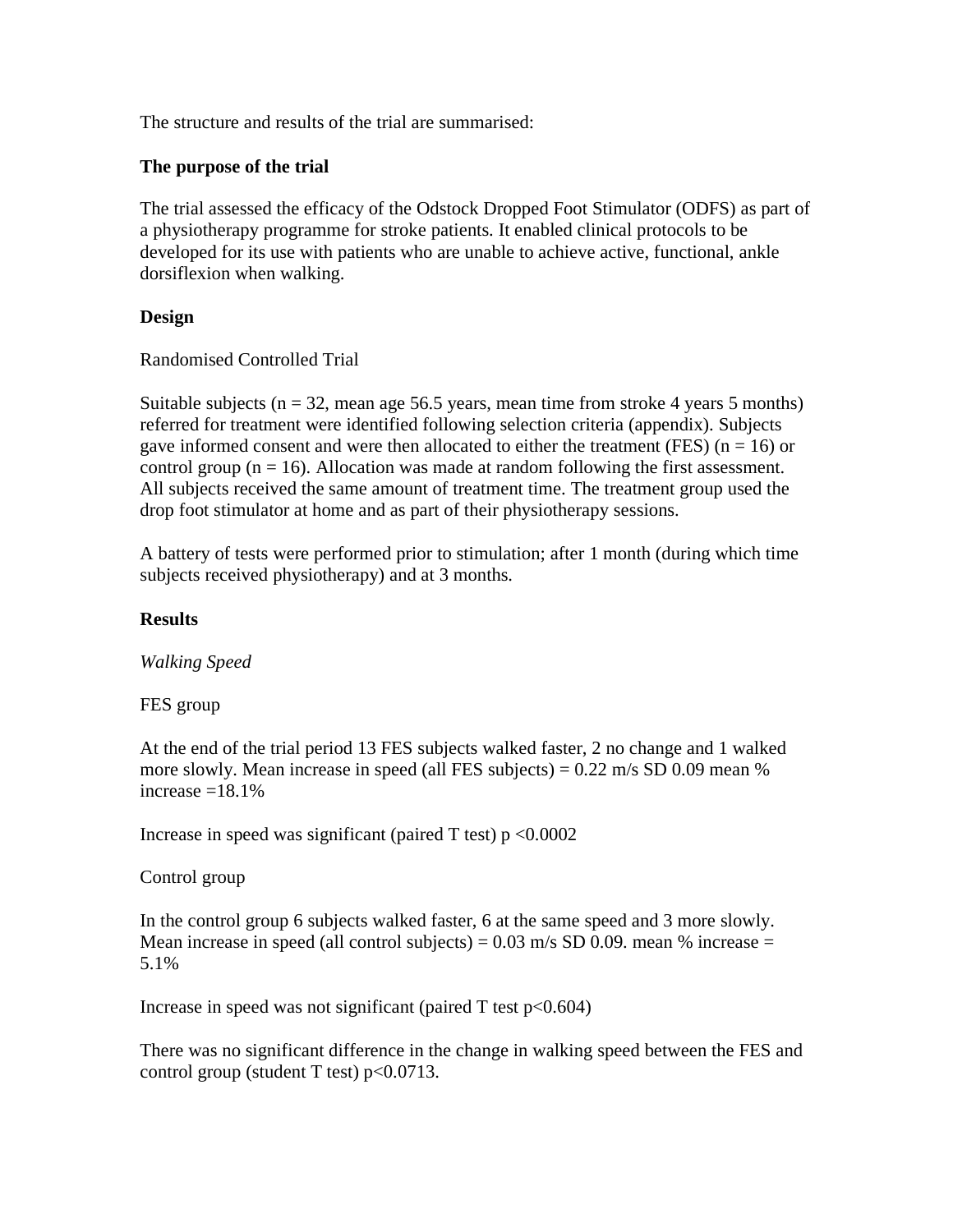It is interesting to note that:

The mean walking speed of the control group increased from 0.48 m/s to 0.50m/s during the first month when subjects received physiotherapy but fell to 0.49 m/s at the 3 month assessment.

The mean walking speed of the FES group increased from 0.68m/s to 0.75m/s in the first month and this improvement was maintained without further physiotherapy.

There was no significant change in the walking speed of the FES subjects without stimulation.

*Physiological Cost Index (PCI)*

FES group

PCI is a measure of the effort of walking which relates increased heart rate to walking speed

At the end of the trial period 10 FES subjects had a lower PCI, 4 no change and in 2 subjects it was higher. Mean reduction in PCI (all FES subjects) =  $0.21$  SD  $0.27$  mean % reduction  $= 46.44\%$ 

Reduction in PCI was significant  $p < 0.0067$  (paired T test)

Control group

In the control group 5 subjects had a lower PCI, 8 no change and in 3 subjects it was higher. There was a mean reduction (all control subjects) of 0.02 which was not significant  $p<0.7101$  (paired T test).

There is a significant difference in change in PCI between the FES and control group p<0.0466 (student T test)

Although there was a slight improvement in PCI without stimulation in the FES group it was not significant.

**Conclusions** 

- A significant reduction in PCI with stimulation.
- There was a trend toward increased walking speed in the FES group but this was not significant when compared with the Control group. A larger sample size may show significance.
- A small but not significant increase in walking speed with physiotherapy which was not maintained when physiotherapy was discontinued.
- There was no significant carry-over i.e. therapeutic benefit of stimulation.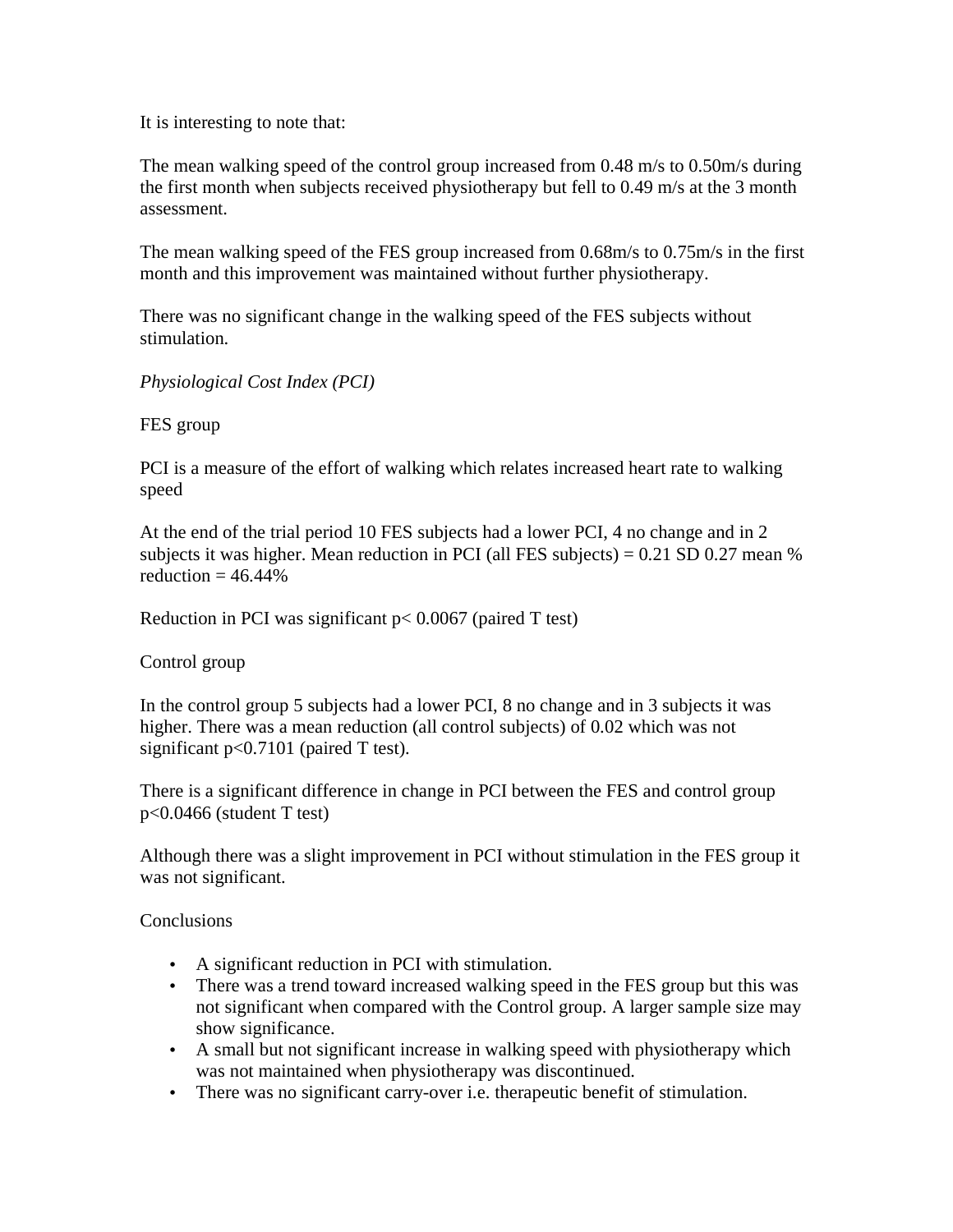#### *Mobility Questionnaire*

Maximum score  $= 16$ 

Mean increase in score during the trial period:

FES group  $= 2.50$ 

Control group  $= 0.85$ 

There was a significant difference between the change in the FES group and the change in the control group p< 0.0489 (Fisher exact probability test). No significant difference was seen at the start of the trial.

#### *Hospital Anxiety and Depression Scale (HAD)*

Patients taking part in the trial were also asked to complete HAD questionnaires at each assessment. A significant reduction in both anxiety and depression in the FES group over the three month period p<0.0028 (anxiety scores) and p<0.0047 (depression scores) No significant improvement was seen in the control group. The difference between control and FES groups was not significant p<0.0820. It is interesting to note, however, that the improvement over the first month was almost the same in both FES and control groups while both groups received physiotherapy. Improvement continued in the FES group but not in the controls.

#### **8. Disbenefits**

12% of subjects showed no benefit, none were made worse.

Skin irritation has been a problem with 3% of subjects 1 is unable to continue using the stimulator. A possible cause of skin irritation is the formation of electro-chemical compounds when stimulation produces a charge imbalance. A recent modification of the stimulator which inverts the wave form on alternate pulses effectively avoids a charge imbalance. 5 patients are using these stimulators. 1 patient continues to have skin irritation.

The stimulation system involves wearing self adhesive electrodes on the leg, a switch in the heel of the shoe, and leads connecting these to the stimulator which is worn either in a pocket or on belt. This is an inconvenience and time is taken setting it up each day. Implanted systems have been used but these continue to have problems. 14 of the 16 subjects in the trial were able to set the stimulator up independently but 3 of these said they usually had help. 2 subjects were unable to set it up without help. 4 subjects said they often had difficulty finding the correct electrode positions and 4 said they found the system an encumbrance. The sensation of stimulation has been described as like a momentary nettle rash, 4 subjects said it was slightly uncomfortable, none found it too uncomfortable to use.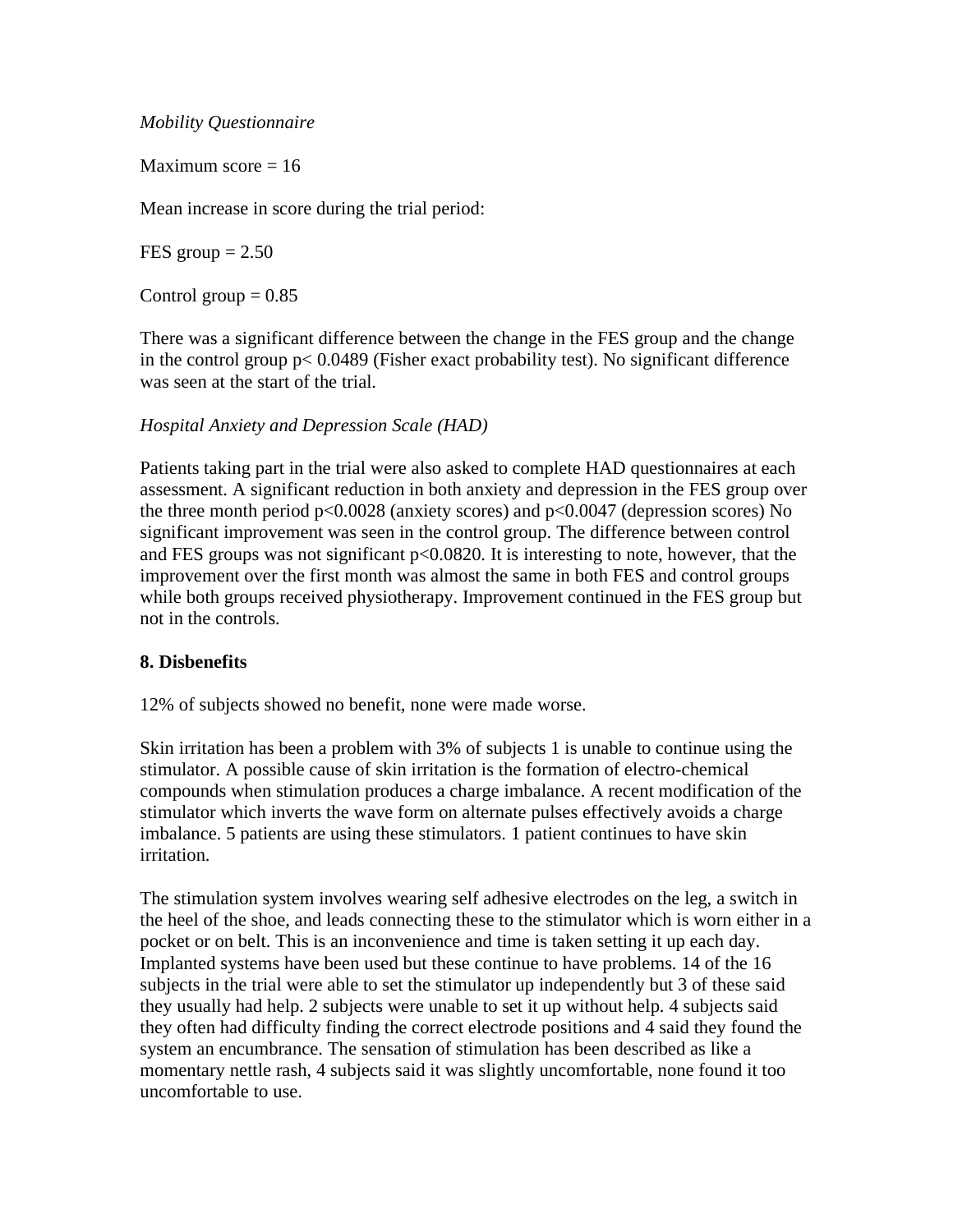#### **9. Costs**

Treatment is charged at £166 per episode. This includes the cost of building and maintaining the stimulator and the supply of consumables.

Careful application, support and training of patients using these devices is important (Karsnia et al 1990). Two treatment episodes are therefore needed to set up the stimulator and to ensure that the patient and/or carer are able to use it effectively. Patients are followed-up at 6 weeks with 2 further appointments during the first year. In subsequent years patients are reviewed at 6 monthly intervals.

Therefore the cost in the first year is £830 and £332 in subsequent years.

If an estimate of a mean of 5 years use is taken the **cost per year is £431.60**

Assuming that stroke patients effectively using a drop foot stimulator will benefit for a mean of 5 years. (mean age of subjects 54 years). Then an estimated 0.042. QALYs may be gained by each patient and the cost / QALY would be **£10,307**.

If a patient only uses the stimulator for 1 year the cost would be **£830**

The cost per QALY would be **£19,821**

Some patients may benefit for as long as 10 years (Karsnia et al) the **cost per year would be £381.80**

and the cost per QALY **£9118** 

Benefits to the patient are demonstrated by reduced physical disability through increased walking speed, decreased effort of walking and increased mobility. Improvement in these were measured by the randomised controlled trial.

Scoring for Speed, PCI, Mobility Questionnaire and HAD and correlation to points on the Rosser Matrix.

Walking speed, PCI and Mobility Questionnaire scores are considered to relate to disability. HAD scores are related to Distress. It was estimated that all patients were in the categories E1 to E4 and D2 to D6 at both the start and end of the trial. Any movement was considered to be within these categories. Walking speeds, PCI values, Mobility and HAD scores were ranked in the range 0-10. Speed and Mobility scores were ranked in the range 0-8. Scores for Speed PCI and Mobility were then summed to give a disability value.

Example: subject 8 who was at point D4 on the Rosser Matrix at the start of the trial. Walking speed was 0.37 m/s (40% of normal walking speed) (score 2). PCI 0.98 (3\* normal)(score 3). Mobility Questionnaire score 12. (score 6) The total disability score of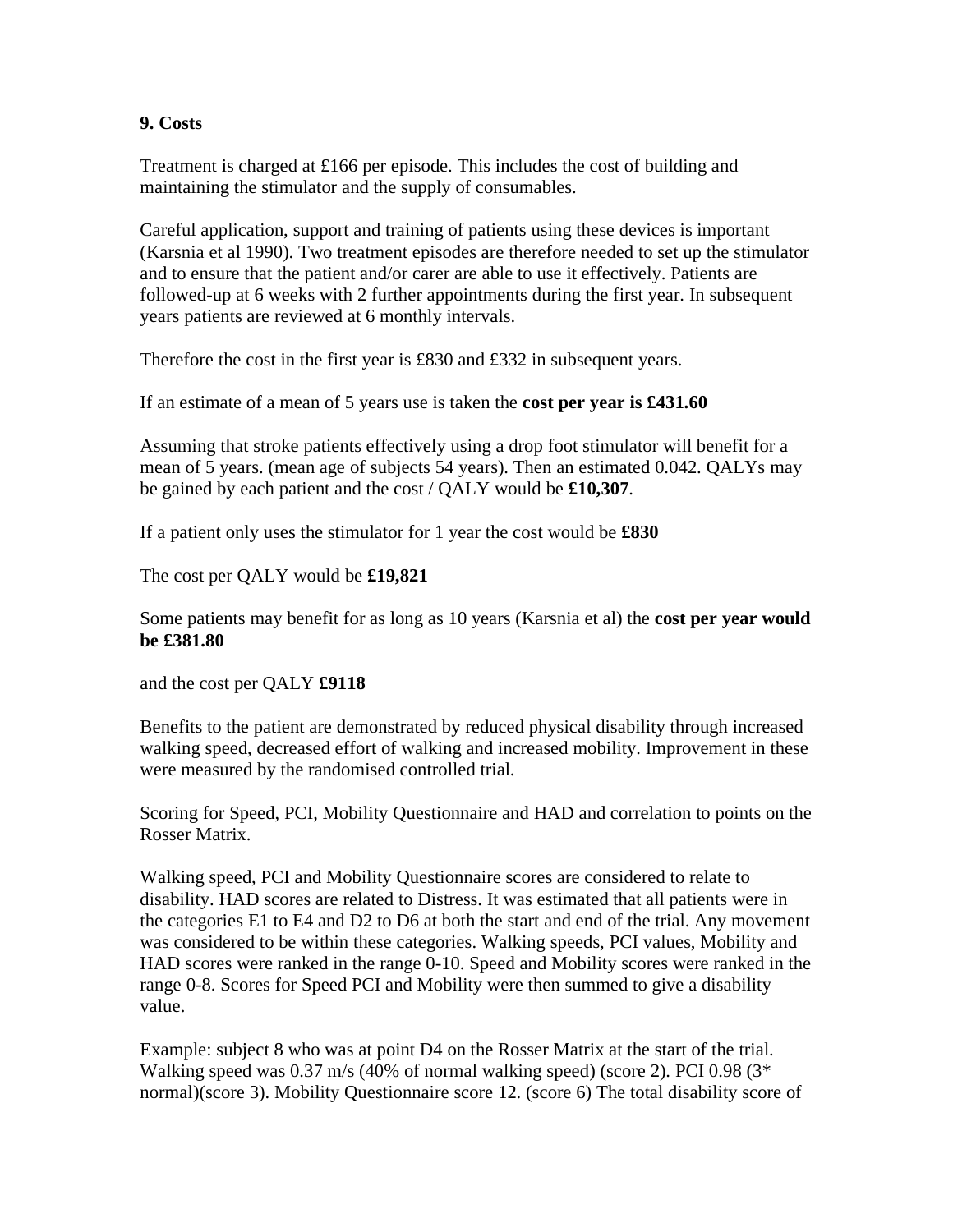11 is equal to the sum of these scores. Subject 8 could stand independently from a wheelchair and walk over 500m but always used a walking stick unless supported, only occasionally walked outside alone and not on uneven ground unless with help. At the end of the trial walking speed was 0.55 m/s (score 3) PCI was 0.33 (score 9). Mobility score was 15 (score 8). Giving a total Disability score of 15. She did not use a stick, walked outside regularly and was able to walk on uneven surfaces which enabled her to walk her dog in the New Forest. Point on the Rosser Matrix was therefore D3.

| Walking Speed (m / s)                |                 |                 |                     |                 |                 |                 |                 |                 |                 |       |
|--------------------------------------|-----------------|-----------------|---------------------|-----------------|-----------------|-----------------|-----------------|-----------------|-----------------|-------|
| < 0.1                                | $0.1 -$<br>0.29 | $0.3 -$<br>0.49 | $0.5 -$<br>0.69     | $0.7 -$<br>0.89 | $0.9 -$<br>1.09 | $1.1 -$<br>1.29 | $1.3-$<br>1.49  | >1.5            |                 |       |
| $\boldsymbol{0}$                     | $\mathbf{1}$    | $\mathbf{2}$    | $\mathfrak{Z}$      | $\overline{4}$  | $\mathfrak{S}$  | 6               | $\tau$          | $8\,$           |                 |       |
| PCI beats per (min / metres per min) |                 |                 |                     |                 |                 |                 |                 |                 |                 |       |
| >1.31                                | $1.21 -$<br>1.3 | $1.1 -$<br>1.2  | $0.91 -$<br>$1.0\,$ | $0.81 -$<br>0.9 | $0.71 -$<br>0.8 | $0.61 -$<br>0.7 | $0.51 -$<br>0.6 | $0.41 -$<br>0.5 | $0.31 -$<br>0.4 | < 0.3 |
| $\boldsymbol{0}$                     | $\mathbf{1}$    | $\mathbf{2}$    | $\mathfrak{Z}$      | $\overline{4}$  | $\mathfrak{S}$  | $6\,$           | $\tau$          | 8               | 9               | 10    |
| <b>Mobility Questionnaire</b>        |                 |                 |                     |                 |                 |                 |                 |                 |                 |       |
| $<1\,$                               | $1-2$           | $3-4$           | $5-6$               | $7 - 8$         | $9 - 10$        | $11 - 12$       | $13 - 14$       | $15-16$         |                 |       |
| $\boldsymbol{0}$                     | $\mathbf{1}$    | $\overline{2}$  | $\mathfrak{Z}$      | $\overline{4}$  | $\mathfrak{S}$  | $6\,$           | $\tau$          | $8\,$           |                 |       |
|                                      |                 |                 |                     |                 |                 |                 |                 |                 |                 |       |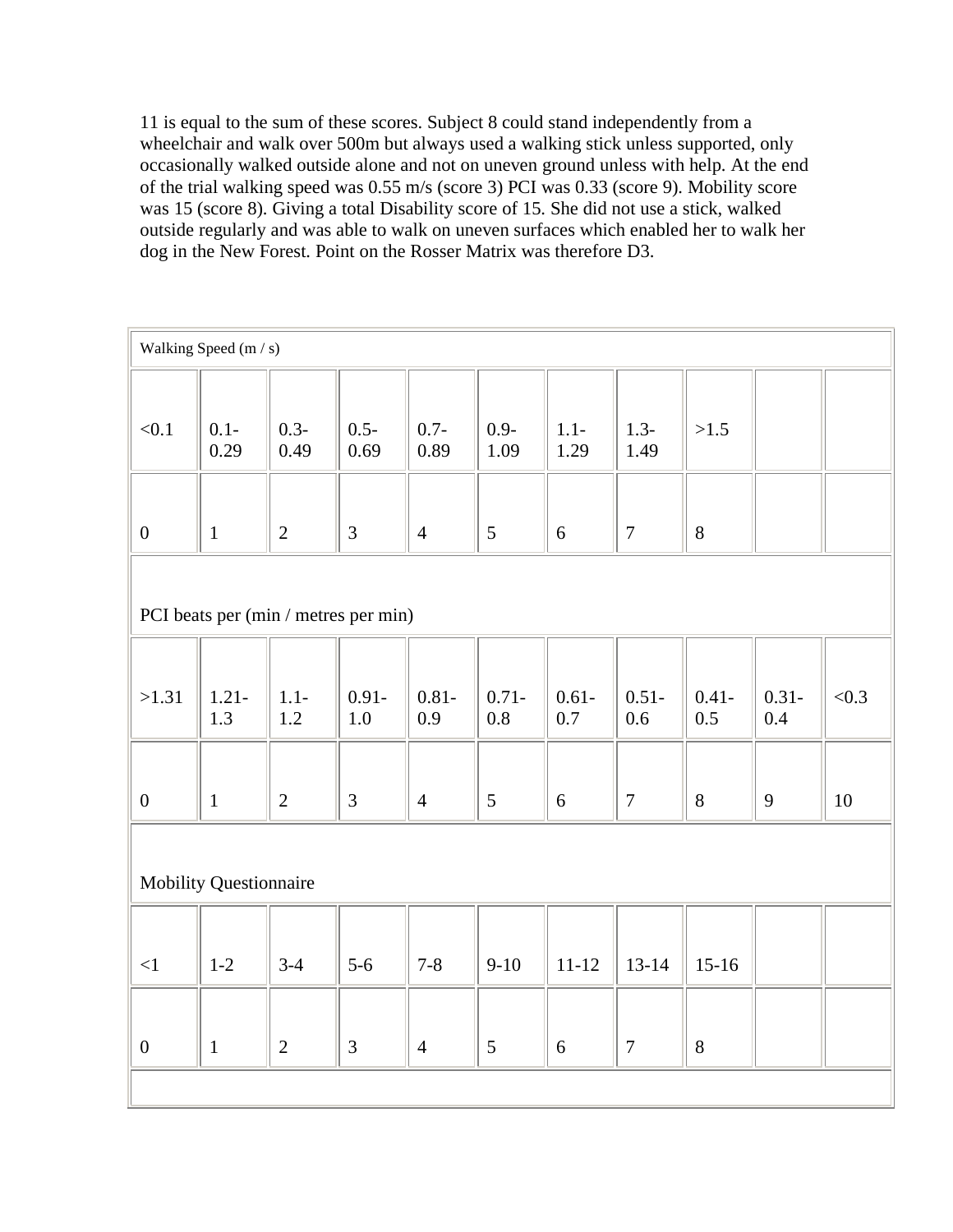| <b>HAD</b>                       |                |                |                |                |                |            |                |       |              |          |
|----------------------------------|----------------|----------------|----------------|----------------|----------------|------------|----------------|-------|--------------|----------|
|                                  |                |                |                |                |                |            |                |       |              |          |
| $>18$                            | 18-17          | $16 - 15$      | $14-13$        | $12 - 11$      | $10-9$         | $8 - 7$    | $6 - 5$        | 43    | $2-1$        | $<\!\!1$ |
|                                  |                |                |                |                |                |            |                |       |              |          |
| $\boldsymbol{0}$                 | $\mathbf{1}$   | $\sqrt{2}$     | $\mathfrak{Z}$ | $\overline{4}$ | $\mathfrak{S}$ | $\sqrt{6}$ | $\overline{7}$ | $8\,$ | $\mathbf{9}$ | $10\,$   |
|                                  |                |                |                |                |                |            |                |       |              |          |
| Total Distress (Emotional) score |                |                |                |                |                |            |                |       |              |          |
|                                  |                |                |                |                |                |            |                |       |              |          |
| $\langle 2$                      | $3-5$          | $6 - 8$        | $>9$           |                |                |            |                |       |              |          |
|                                  |                |                |                |                |                |            |                |       |              |          |
| E4                               | E <sub>3</sub> | E2             | E1             |                |                |            |                |       |              |          |
|                                  |                |                |                |                |                |            |                |       |              |          |
| Total Disability score           |                |                |                |                |                |            |                |       |              |          |
|                                  |                |                |                |                |                |            |                |       |              |          |
| <6.9                             | $7.0-$<br>10.9 | $11-$<br>14.9  | $15 -$<br>18.9 | $>19$          |                |            |                |       |              |          |
|                                  |                |                |                |                |                |            |                |       |              |          |
| D <sub>6</sub>                   | D <sub>5</sub> | D <sub>4</sub> | D <sub>3</sub> | D2             |                |            |                |       |              |          |

#### Comment

- The weakness of this proposal lies in the lack of support from the literature. There are no RCTs and few well documented case studies. Until recently research into Functional Electrical Stimulation has been engineering based, departments such as Medical Physics and Biomedical Engineering Department in Salisbury, where there is a close liaison between clinicians and engineers, are rare and it is only with this multi disciplinary base that work such as this can develop.
- The results from this RCT were more promising than studies which used other, similar designs of drop foot stimulators. It is thought that the range of stimulation parameters such as ramp, timing, triggering and flexible electrode positioning,